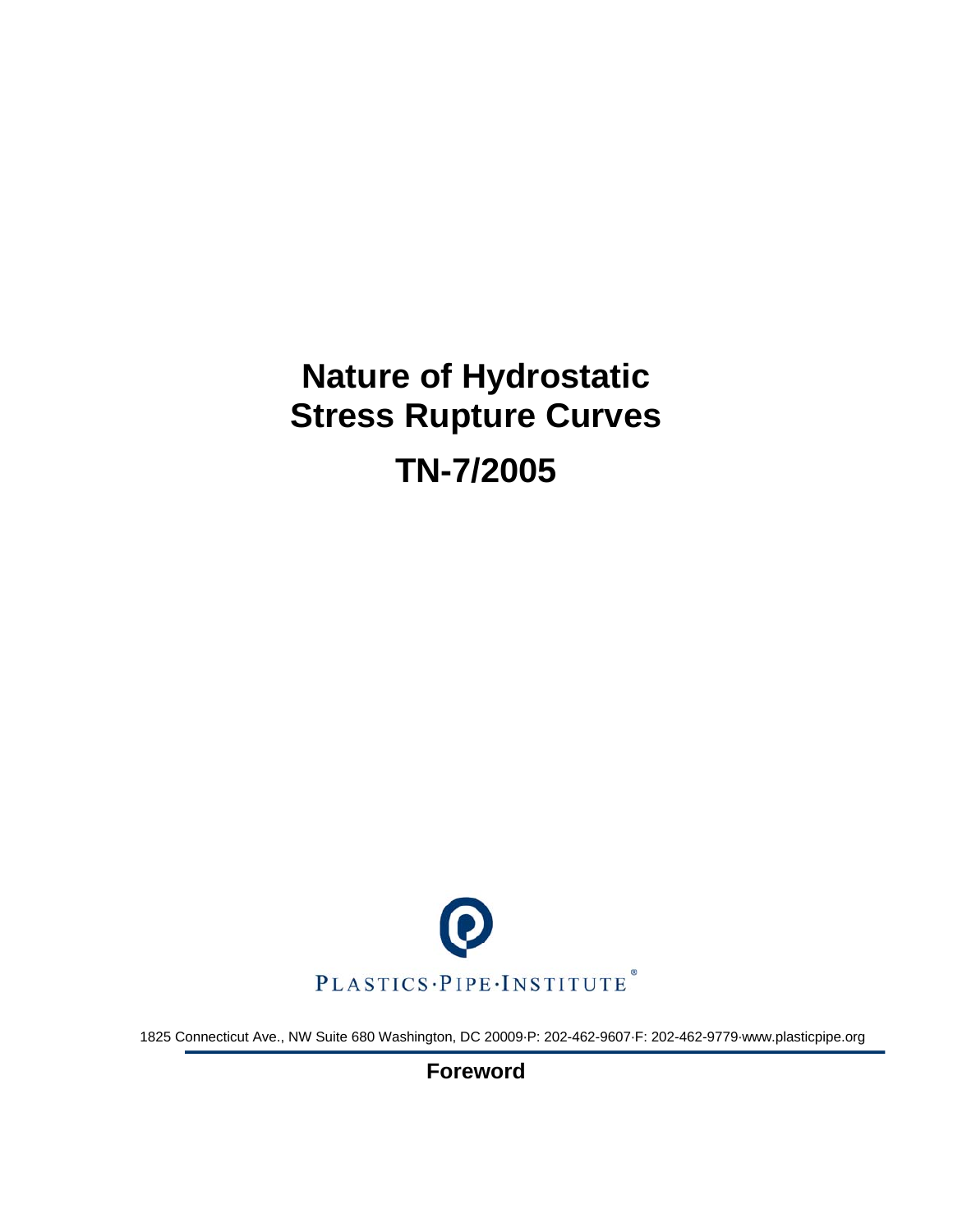This report was developed and published with the technical help and financial support of the members of the PPI (Plastics Pipe Institute, Inc.). The members have shown their interest in quality products by assisting independent standards-making and user organizations in the development of standards, and also by developing reports on an industry-wide basis to help engineers, code officials, specifying groups, and users.

The purpose of this technical note is to provide general information on stress rupture curves used for plastic piping materials.

This report has been prepared by PPI as a service of the industry. The information in this report is offered in good faith and believed to be accurate at the time of its preparation, but is offered without any warranty, expressed or implied, including WARRANTIES OF MERCHANTABILITY AND FITNESS FOR A PARTICULAR PURPOSE. Any reference to or testing of a particular proprietary product should not be construed as an endorsement by PPI, which do not endorse the proprietary products or processes of any manufacturer. The information in this report is offered for consideration by industry members in fulfilling their own compliance responsibilities. PPI assumes no responsibility for compliance with applicable laws and regulations.

PPI intends to revise this report from time to time, in response to comments and suggestions from users of the report. Please send suggestions of improvements to the address below. Information on other publications can be obtained by contacting PPI directly or visiting the web site.

> The Plastics Pipe Institute http://www.plasticpipe.org

June, 2005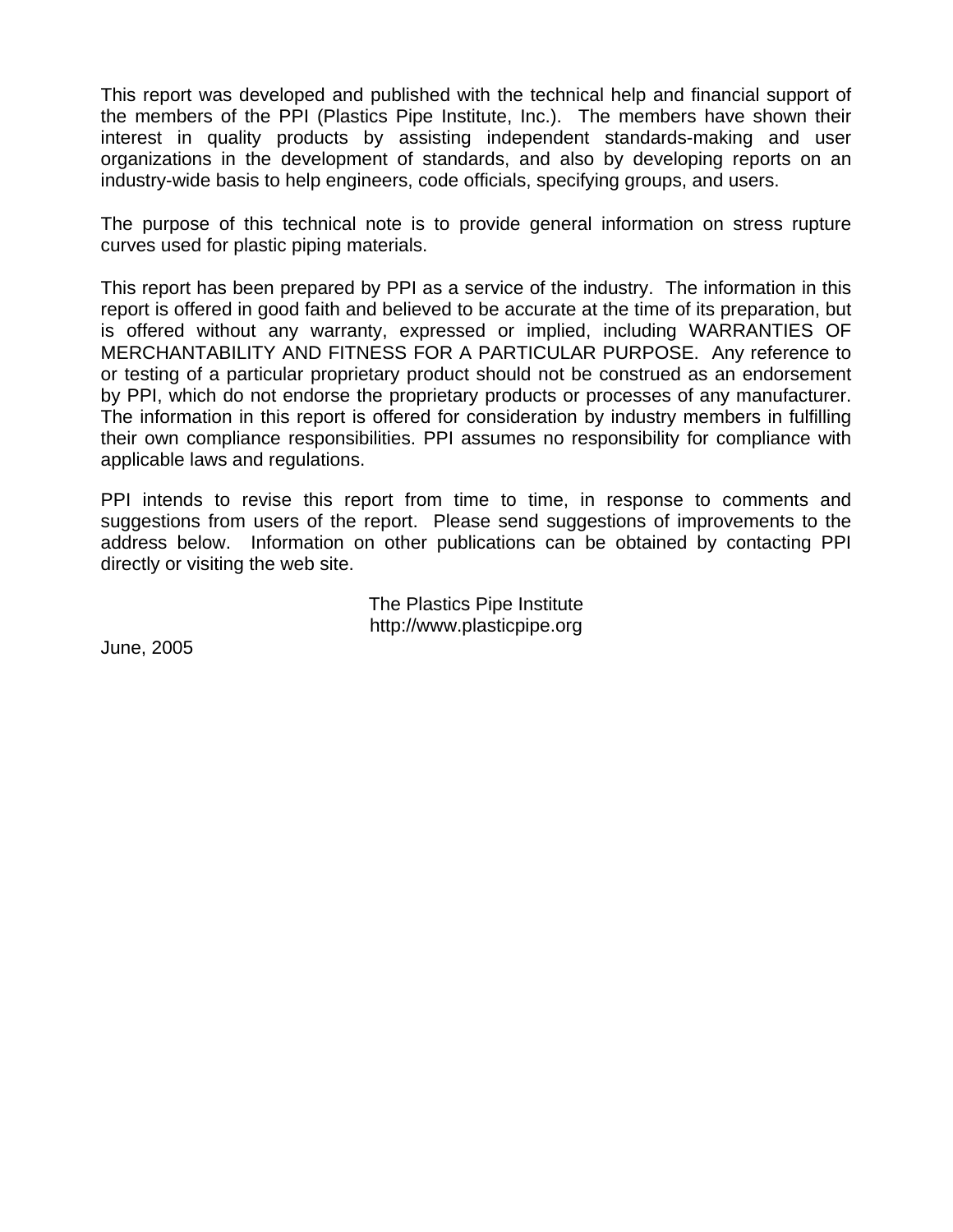# PPI TN-7 Nature of Hydrostatic Time to Rupture Curves

#### **I. Introduction**

Service life prediction or estimation is an important tool used by design engineers to safely plan, install and operate plastic piping systems. Piping system service life is dependent upon resistance to stress and chemicals from the internal and external environment. Stresses may be internal from pressure or external from embedment, bending or shear. These stresses may be constant or varying. Internal pressure surges, temperature changes, and varying loads from traffic, tidal flows, and the like can also stress the material. Resistance to external or internal chemicals, temperature, and variations in these effects can combine to affect the service life of the piping system.

One component of service life, resistance to stress from constant internal pressure, can be estimated using hydrostatic stress-rupture testing. This Technical Note (TN) explains hydrostatic time to rupture curves, their use, how they are developed under ASTM D 2837 and ISO 9080 protocols, and a brief explanation of the differences between these two methods. This TN is not intended as a guide to determine pressure ratings; the user should consult the appropriate industry standard.

#### **II. The Nature of Hydrostatic Time to Rupture Curves**

The testing of pipe samples at different internal pressures in a laboratory environment generates time/stress failure data. However, these data do not form a straight line when plotted on regular graph paper, often called Cartesian coordinates (Figure 1). Detailed studies were performed to determine the best mathematical function to convert the data and the log-stress log-time linear equation was chosen. When plotted on log-log axes, the time/stress failure point data define a straight line, enabling a linear regression analysis (Figure 2). The nature of a time to rupture versus stress hydrostatic curve for a plastic piping material is that as the stress on pipe decreases the time-to-failure increases.

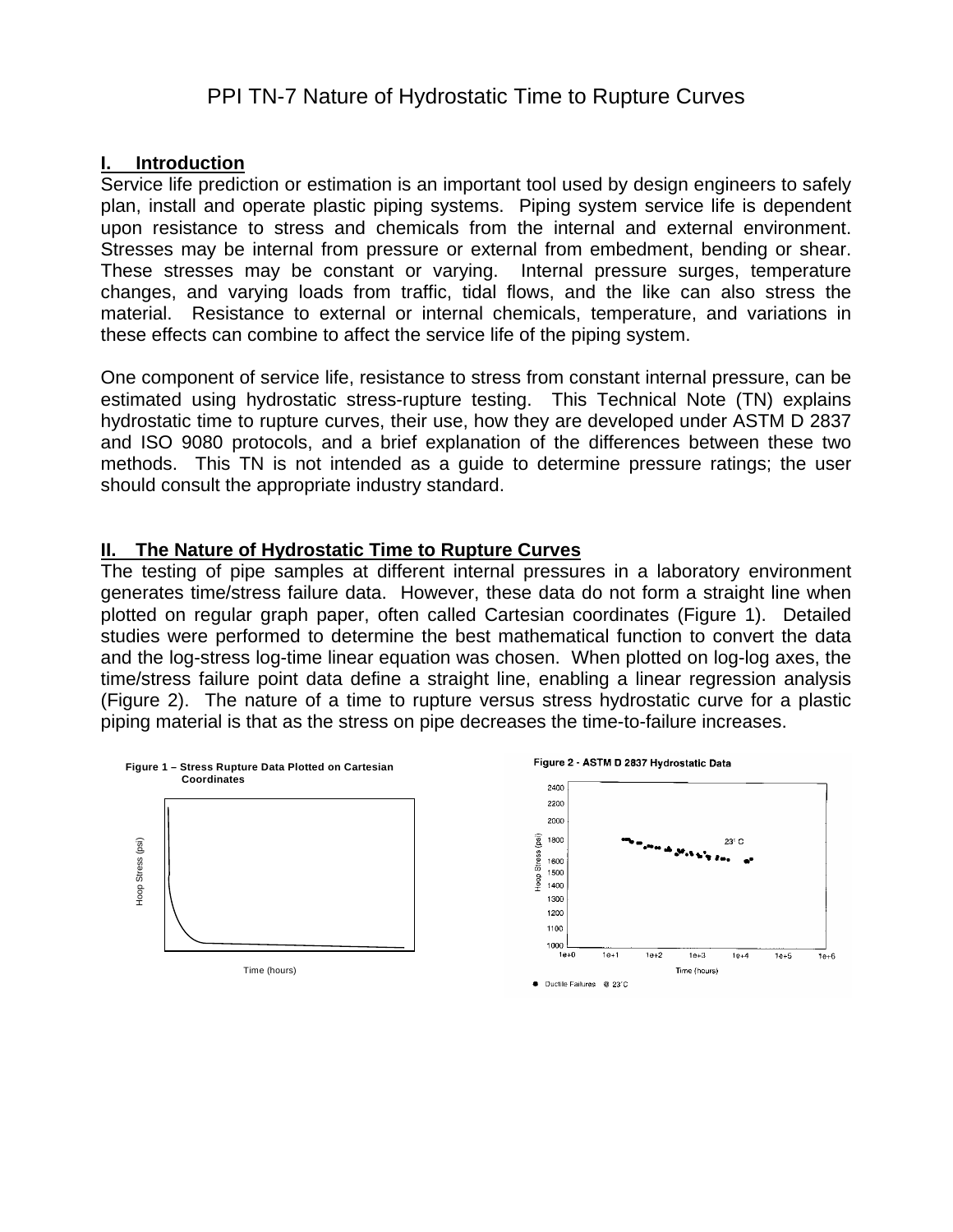By evaluating stress rupture test data from pressure test of pipe made from the subject material, a piping material's stress rating can be determined from the material's ASTM D 2837 Hydrostatic Design Basis (HDB) or ISO 9080 / ISO 12162 Minimum Required Strength (MRS).

The HDB from ASTM D 2837 or MRS from ISO 9080 / ISO 12162 is the categorized longterm hydrostatic strength (LTHS) used to calculate the hydrostatic design stress (HDS) of a plastic piping material. The Plastics Pipe Institute lists the material's HDB and HDS, or MRS value in TR-4, "PPI Listing of Hydrostatic Design Bases (HDB), Pressure Design Bases (PDB) and Minimum Required Strength (MRS) Ratings for Thermoplastic Piping Materials or Pipe".

Hydrostatic testing performed under ASTM or ISO methodologies is applicable to all known types of thermoplastic pipe materials and for any suitable temperature and medium. PPI's TR-4 lists the HDB and MRS values for specific formulations of the thermoplastic materials listed below.

| <b>PVC</b>  | <b>Polyvinyl Chloride</b>             |
|-------------|---------------------------------------|
| <b>CPVC</b> | <b>Chlorinated Polyvinyl Chloride</b> |
| <b>PE</b>   | Polyethylene                          |
| <b>PEX</b>  | <b>Crosslinked Polyethylene</b>       |
| <b>PB</b>   | Polybutylene                          |
| <b>POM</b>  | Polyoxymethylene, polyacetal          |
| <b>PFA</b>  | Perfluoroalkoxy                       |
| <b>PA</b>   | Polyamide, nylon                      |
| <b>PVDF</b> | Poly(vinylidene difluoride)           |

## **III. Brief Comparison of ASTM and ISO Methods**

Both ASTM D 2837 and ISO 9080 analyze stress rupture data to estimate the long-term strength of a plastic piping material. In ASTM D 2837, the HDB for the material is determined by categorizing the mean LTHS value at 100,000 hours (11 years). In ISO 9080, the lower prediction limit (LPL) of the LTHS at 50 years (438,000 hours) is determined then categorized into a MRS as defined in ISO 12162. Both ASTM D 2837 and ISO 9080 / ISO 12162 have served users well for many years. Whether HDB or MRS is determined for a material, the actual long-term performance will be the same under the same service conditions.

While both ASTM D 2837 and ISO 9080 are used to develop hydrostatic time to rupture curves, there are some differences between the methods. Table 1 presents a summary of differences.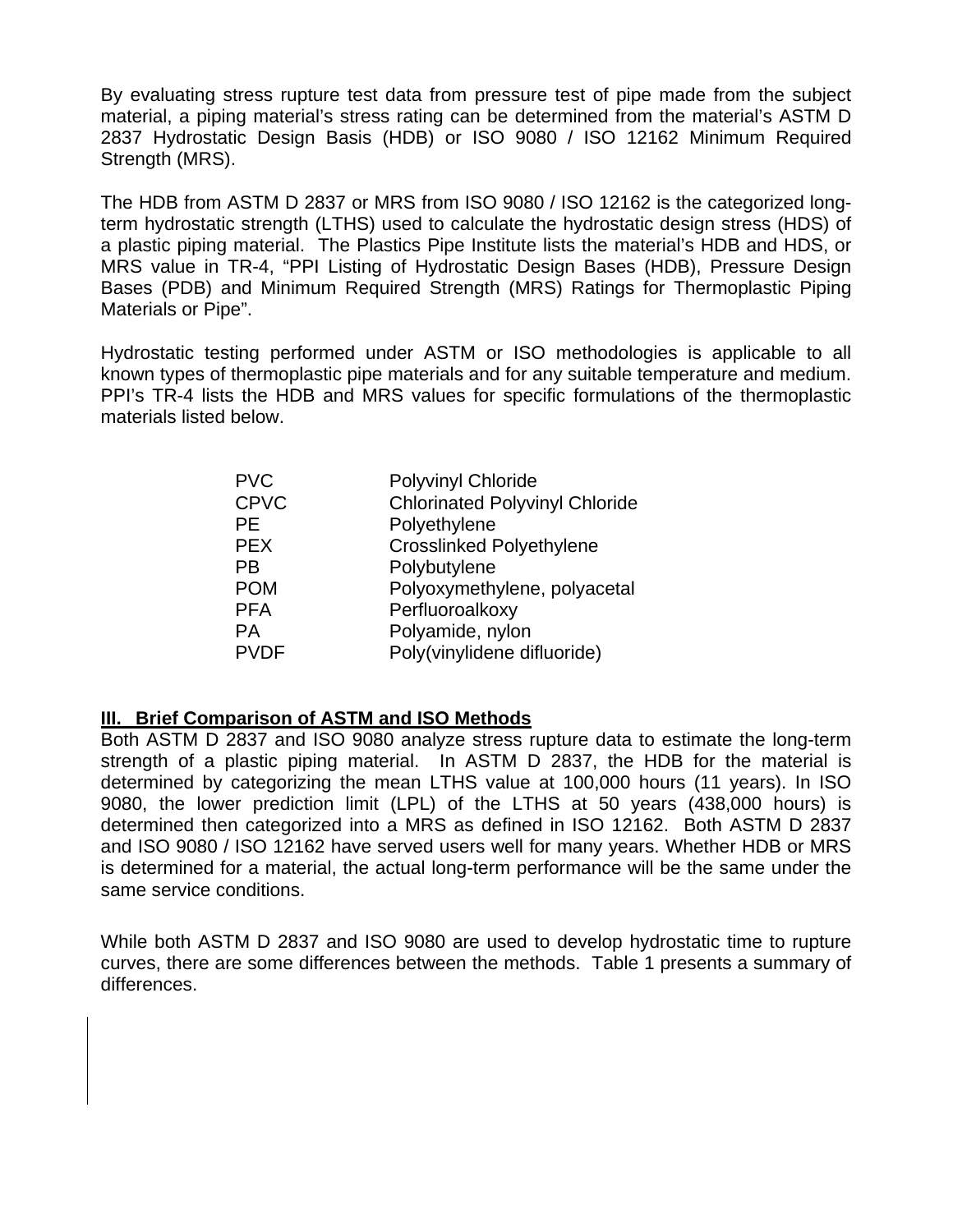|                           | <b>ASTM D 2837</b>       | <b>ISO 9080</b> |
|---------------------------|--------------------------|-----------------|
| Classification            | <b>HDB</b>               | <b>MRS</b>      |
| Linearity                 | <b>Assumes linearity</b> | No assumption   |
|                           | (validation required for | (Note 2)        |
|                           | polyethylene materials)  |                 |
|                           | (Note 1)                 |                 |
| Regression                | Individual               | All points      |
|                           | temperatures             | combined        |
| Coefficients              |                          | 3 or 4          |
| Extrapolation             | 23°C is normal, but      | $20^{\circ}$ C  |
| temperature               | many others are used     |                 |
| <b>Extrapolation time</b> | 100,000 hours and        | 50 years        |
|                           | 50 years                 |                 |
| Intercept                 | <b>Mean LTHS</b>         | 97.5% LPL of    |
|                           |                          | <b>LTHS</b>     |
| Units                     | psi                      | MPa             |

**Table 1 Comparison of ASTM D 2837 and ISO 9080** 

Note 1 – ASTM D 2837 assumes a linear extrapolation to the 100,000-hour intercept. For polyethylene materials, a validation procedure is applied to confirm this assumption. Polyethylene materials that exhibit a knee in the 73°F stress rupture curve before 100,000 hours do not "validate" the extrapolation and are not given a HDB rating.

Note 2 – ISO 9080 uses an extrapolation that includes characterization of a possible knee in the stress rupture curve before the 438,000-hour intercept. The knee in the regression curve typically, but not always, corresponds to a change between ductile failure and brittle (slit) failure modes in polyolefin materials.

Temperature has an inverse effect on the LTHS for thermoplastic materials; that is, at higher temperature, the LTHS is lower for the same extrapolation time. ASTM D 2837 does not specify the LTHS temperature, but 23°C is typically used when characterizing the LTHS for stress rating. ISO 9080 specifies 20°C.

# **IV. ASTM D 2837**

## **A. Methodology**

ASTM D 2837 does not stipulate the size of pipe to be tested or the number of material lots. ASTM D 2837 specifies the minimum number of failure points at a particular temperature with a distribution over three log-decades on the time axis to give the regression more statistical significance. The established method of regression analysis is a 2-coefficient equation:

Log  $t = A + B^*$  log S

Where:  $A$ ,  $B =$  constants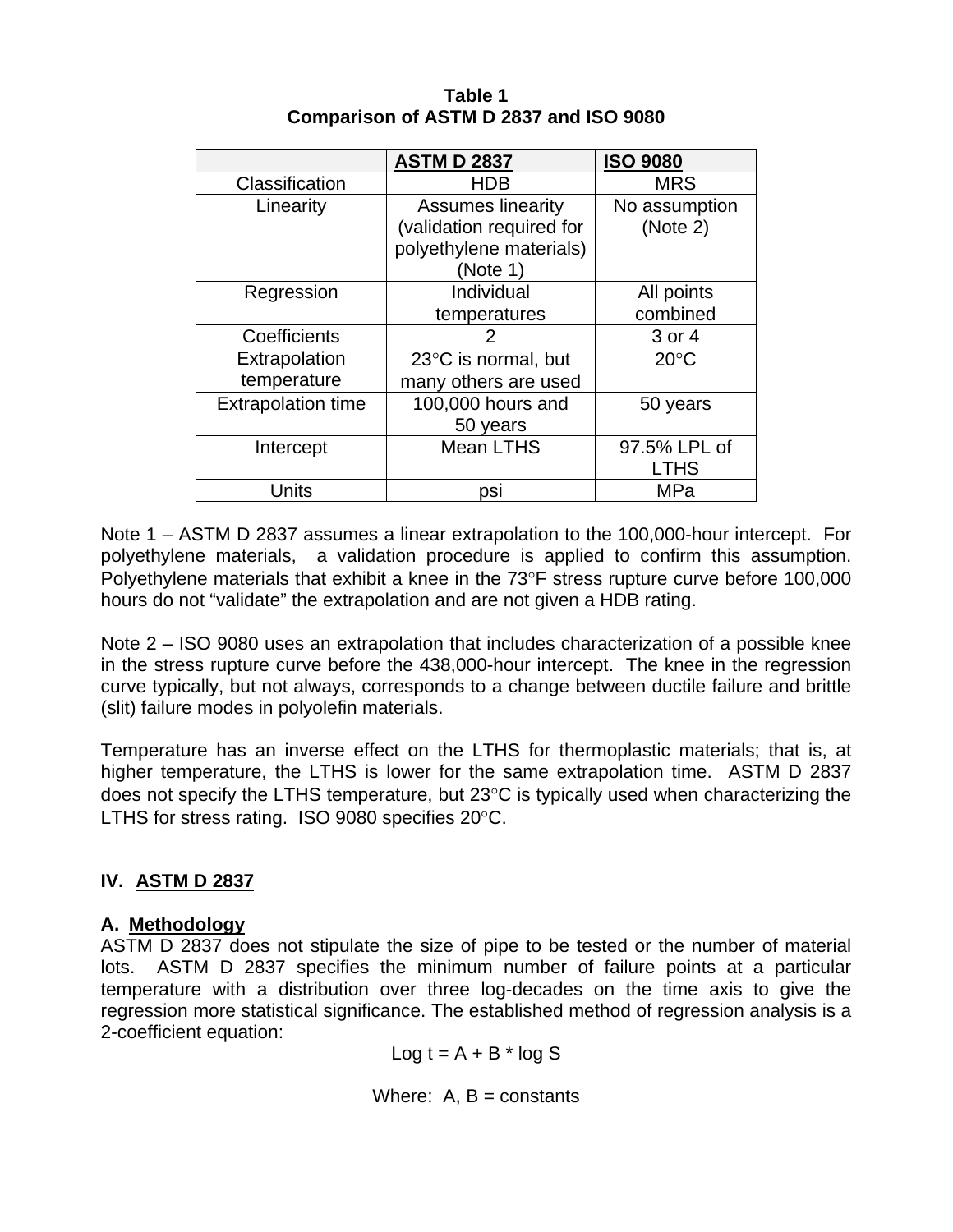$$
t = time (hours)
$$

$$
S = Hoop Stress (psi)
$$

Once the regression equation describing the line is determined, the line is extrapolated to 100,000 hours and the corresponding mean stress can be calculated. This mean stress intercept at 100,000 hours is the LTHS of the material (Figure 3). Since ASTM D 2837 uses a 2-coefficient equation with the time (t) and stress (S) as variables, the temperature (T) is constant. The LTHS, therefore, is for the temperature at which the data are obtained. For many materials the common temperature selected is 73°F (23°C), but other temperatures may be used. (Recommended temperatures are 73°F, 140°F, 180°F and 200°F).





Ductile Failures @ 23°C

 The data are checked for suitability of use through 1) calculation of the 97.5% lower confidence limit at 100,000 hours and comparing it to the LTHS. If the values differ by less than 15%, the data are considered statistically significant and suitable for use, and 2) calculation of the 50-year long-term hydrostatic strength. The 100,000-hour LTHS must be less than 125% of the 50-year value. If the 50-year LTHS is less than 80% of the 100,000 hour LTHS, then use the 50-year LTHS to establish the HDB. If the data are suitable, the Hydrostatic Design Basis (HDB) for the material is determined by categorizing the LTHS within limits specified in ASTM D 2837. Standard HDB categories are based on the R10 preferred number series and result in stress increments of 25%. The lower limit of the HDB range is set to include mean LTHS stresses that are 4% below the HDB value in order to take into account some inherent testing variation..

#### **B. Validation using ASTM D 2837**

When extrapolating a time/stress data regression line to a point in the future, it is assumed that this regression line will continue in a linear manner. This assumption holds true for most thermoplastics except for the polyolefins, which include polyethylene, polypropylene, and polybutylene. These polyolefin materials may exhibit a change in failure mode from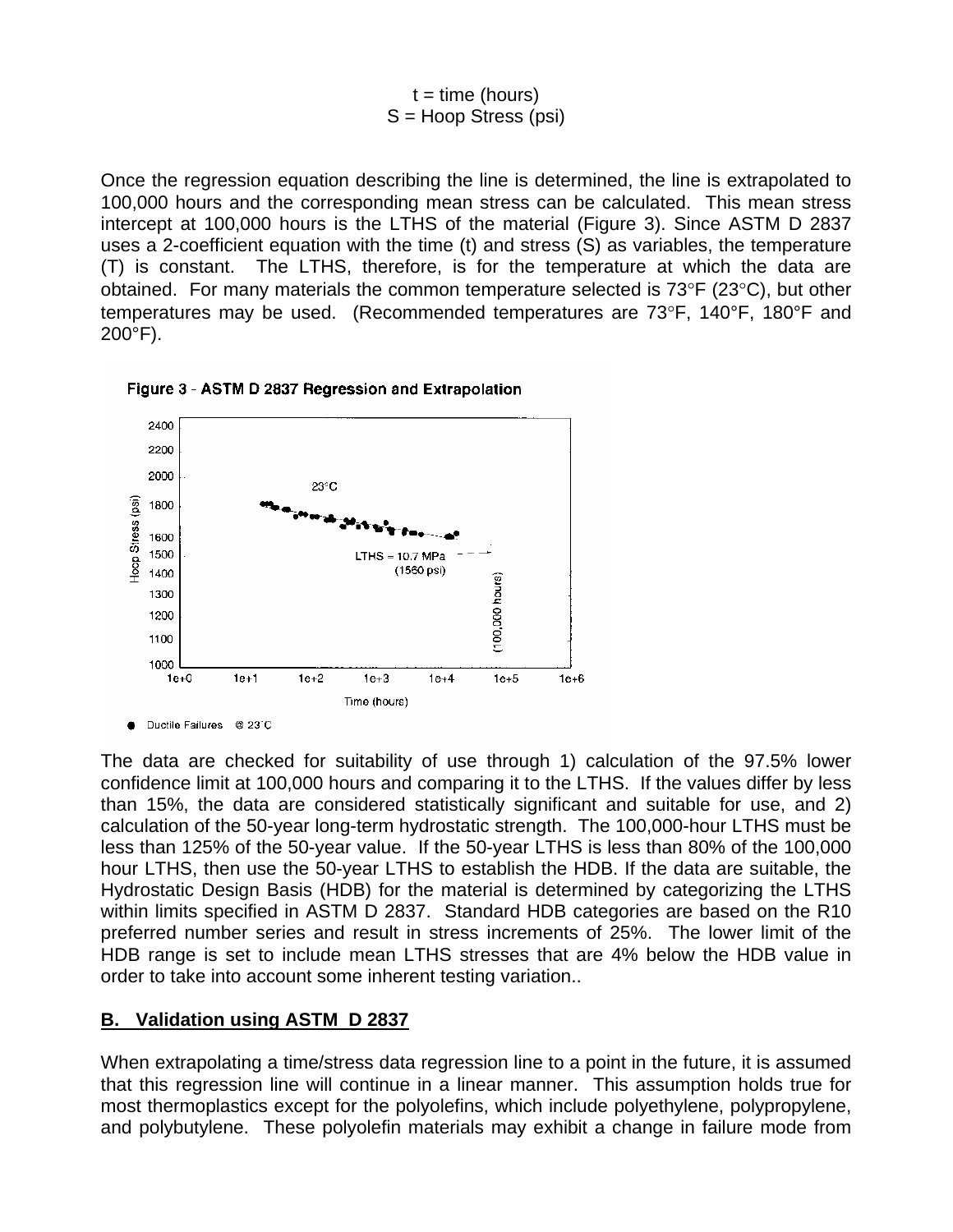ductile to brittle, or slit failures. This change in failure mode typically decreases the material's long-term strength as the slope of the regression line changes in the brittle zone. Figure 4 shows a typical hydrostatic time versus stress plot for polyethylene with data taken at various temperatures. This plot illustrates both how temperature impacts the curves and the ductile-brittle transitions.



Higher temperatures shorten the time-to-failure and the time to ductile-brittle failure mode transition (i.e. Arrhenius relationship) . This is the basis for validating the HDB to improve the confidence of the extrapolated regression line. In other words, higher temperature tests show whether the ductile-brittle transition does or does not occur within the extrapolated time frame at lower temperatures.

ASTM D 2837 and PPI TR-3 *Policies and Procedures for Developing Hydrostatic Design Bases (HDB), Pressure Design Bases (PDB), Strength Design Bases (SDB), and Minimum Required Strengths (MRS) Ratings for Thermoplastic Piping Materials or Pipe*, Part F.4 defines validation procedures for polyethylene materials. Three methods are described.

The Standard method entails placing pipe samples on test at either 80°C or 90°C at a prescribed stress depending on the categorized HDB to be validated. The log average failure time of the samples must exceed the minimum values shown in ASTM D 2837 and TR-3, Part F.4.1.

For materials that exhibit brittle failures before 10,000 hours the Alternate Method is used for PE materials that have brittle mode failures at high temperatures in a reasonable time. This validation method includes testing pipe samples under three stress and temperature conditions. An example is shown in Table 2.

Table 2 – Typical Conditions for Validation Testing of PE for a 73°F HDB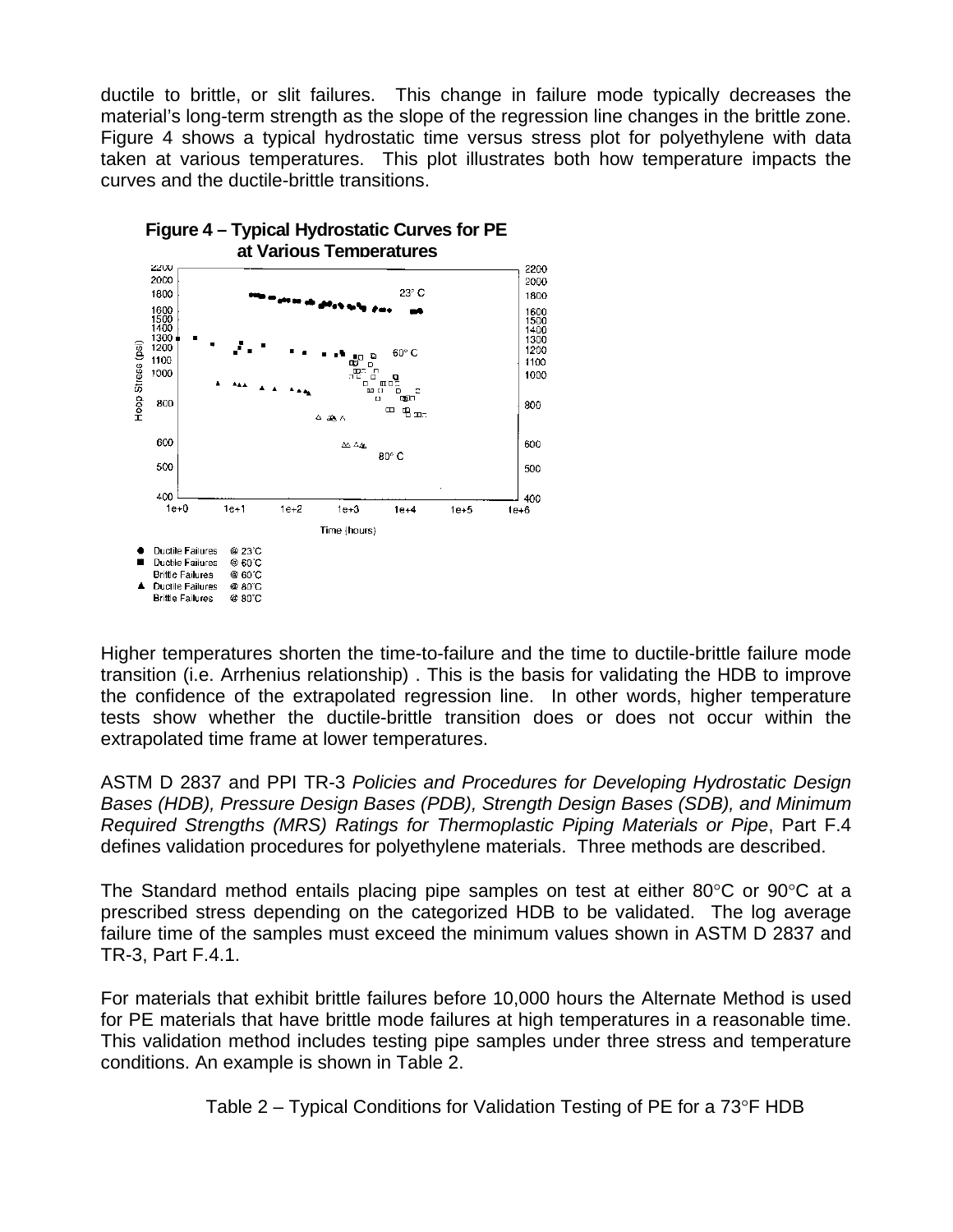| Condition 1 | $80^{\circ}$ C | 5.7 MPa (825 psi) |
|-------------|----------------|-------------------|
| Condition 2 | $80^{\circ}$ C | 5.0 MPa (725 psi) |
| Condition 3 | $60^{\circ}$ C | 5.7 MPa (825 psi) |

To validate the LTHS at the HDB temperature, the Rate Process equation is solved using data derived from Conditions 1 and 2. The calculated LTHS at 100,000 hours is used for the third point. Solving these three equations and unknowns yields the coefficients for the 3-coefficient rate process extrapolation equation:

Log  $t = A + B/T + (C * log S)/T$ 

Where: A, B,  $C =$  constants  $t =$  time (hours)  $T =$ Temperature ( $\mathrm{PK}$ ) S = Hoop Stress (psi)

With these coefficients, the model is used to calculate the mean time to failure for pipes placed on test under Condition 3. When the pipes placed on test under Condition 3 surpass the log average time-to-failure projection generated by the rate process equation, then the extrapolation at the HDB temperature has been validated. In other words, the ductile-brittle transition occurs after the 100,000 hour intercept at the HDB temperature (as shown in Figure 5). An example of this procedure is detailed in ASTM D 2837 Appendixes.



A third method for validation of a 140°F (60°C) HDB is based on ISO 9080 K-factor principles. For this method a ductile failure regression line is established at either 80°C or 90°C. The log average failure time of the five longest running specimens must exceed the minimum time as shown in TR-3, Part F.4.3. When this minimum time is exceeded, the extrapolation of the 140°F stress regression line is considered valid – meaning the ductile/brittle transition is past 100,000 hours.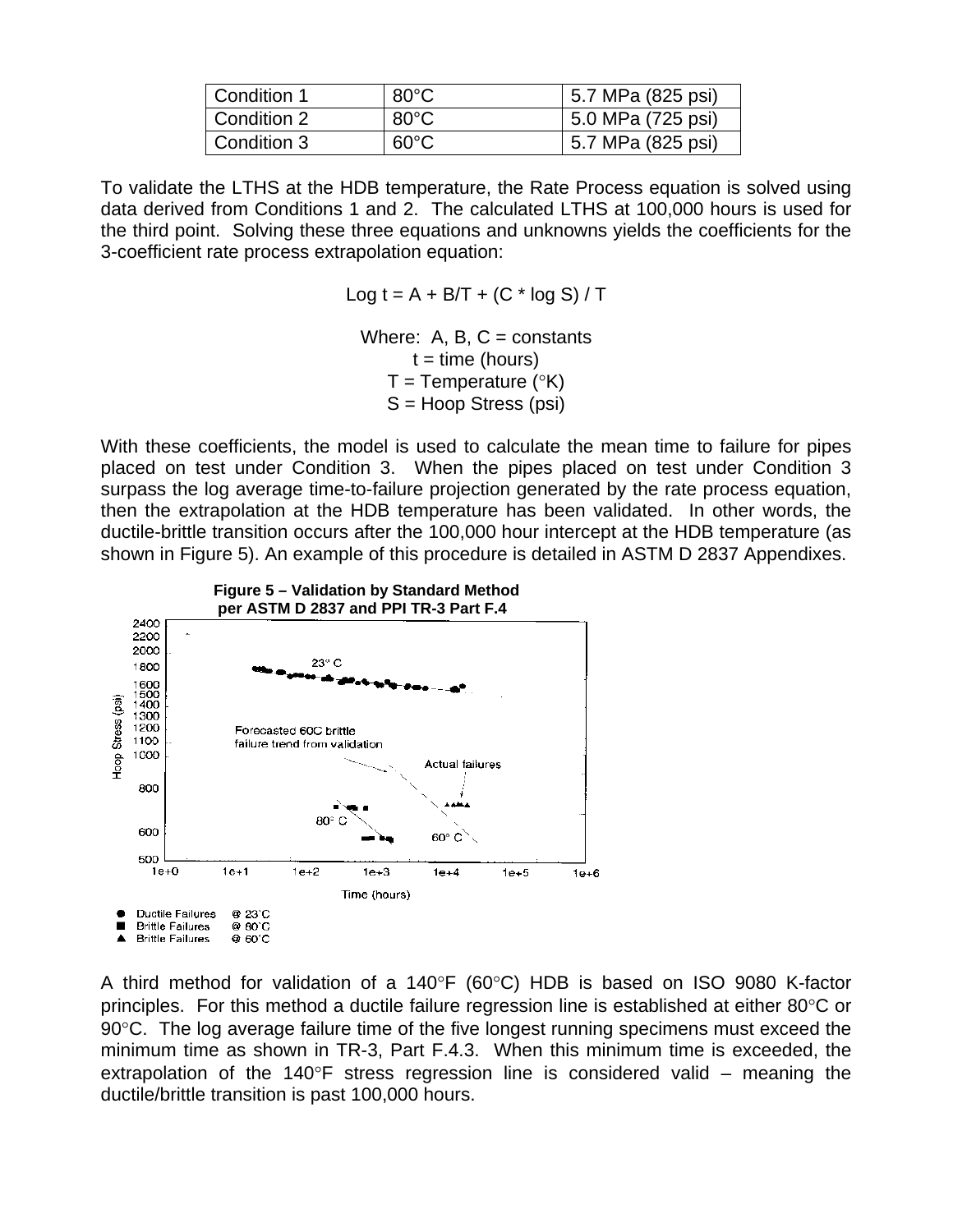ASTM D 2513, *Thermoplastic Gas Pressure Pipe, Tubing and Fittings*, requires a further substantiation of the linearity of the stress regression line to 438,000 hours (i.e. 50 years). This supplemental validation shows that the ductile/brittle transition is beyond the 50-year intercept. This is a requirement of D 2513, in addition to validation of the HDB as described above. The procedure for this substantiation is in TR-3,Part F.5.

# **V. ISO 9080 and ISO 12162**

## **A. Methodology**

ISO 9080 "Plastic piping and ducting systems – Determination of the long-term hydrostatic strength of thermoplastics materials in pipe form by extrapolation", requires data at two or three temperatures, such as 20°, 60° and 80°C. The data required are at least 30 failure points at each temperature with distribution over three log decades. There must be at least five different stress levels with at least two specimens at each stress level for each temperature. This procedure does not stipulate size of pipe to be tested or number of material lots, though typically only one material lot is used to develop the data in order to minimize the statistical scatter in the data.

ISO 9080 allows for two equations to calculate the LTHS and LPL depending on the statistical fit of the data. The procedure requires that the 4-coefficient model be used for the initial analysis. If after calculating the 4-coefficients the probability of c3 is greater than 0.05, then the 3-coefficient model may be used.

> 4-Coefficient Equation log  $t = c1 + c2/T + c3 \log S + c4$  (log S)/T 3-Coefficient Equation log  $t = c1 + c2/T + c4$  (log S/)T Where:  $c1$ ,  $c2$ ,  $c3$ ,  $c4$  = constants  $t =$  time (hours)  $T =$ Temperature ( $\mathrm{P}(\mathrm{K})$ S = Hoop Stress (MPa)

ISO 9080 Standard Extrapolation Method (SEM) does not differentiate between ductile and brittle failures. A mathematical test on the regression line determines if a "knee" is present and a failure type A or B is assigned to the data. If it is determined that a knee is present, there must be a sufficient number of each failure type in order to perform a statistically meaningful analysis. If the ductile/brittle transition occurs before 50 years, then this change in slope is considered in the extrapolated LTHS value. This means a potential stress-rating decrease when extrapolated to 50 years.

ISO 9080 establishes the LTHS based on the statistical 97.5% lower prediction limit (LPL) of the mean extrapolation of the stress regression equation to 50 years.

To aid in the calculations there is a software package for the SEM calculations available from BECETEL vzw in Melle, Belgium. For information email info@becetel.be. This software package has been approved by the Ad Hoc SEM working group of ISO/TC 138/ SC5.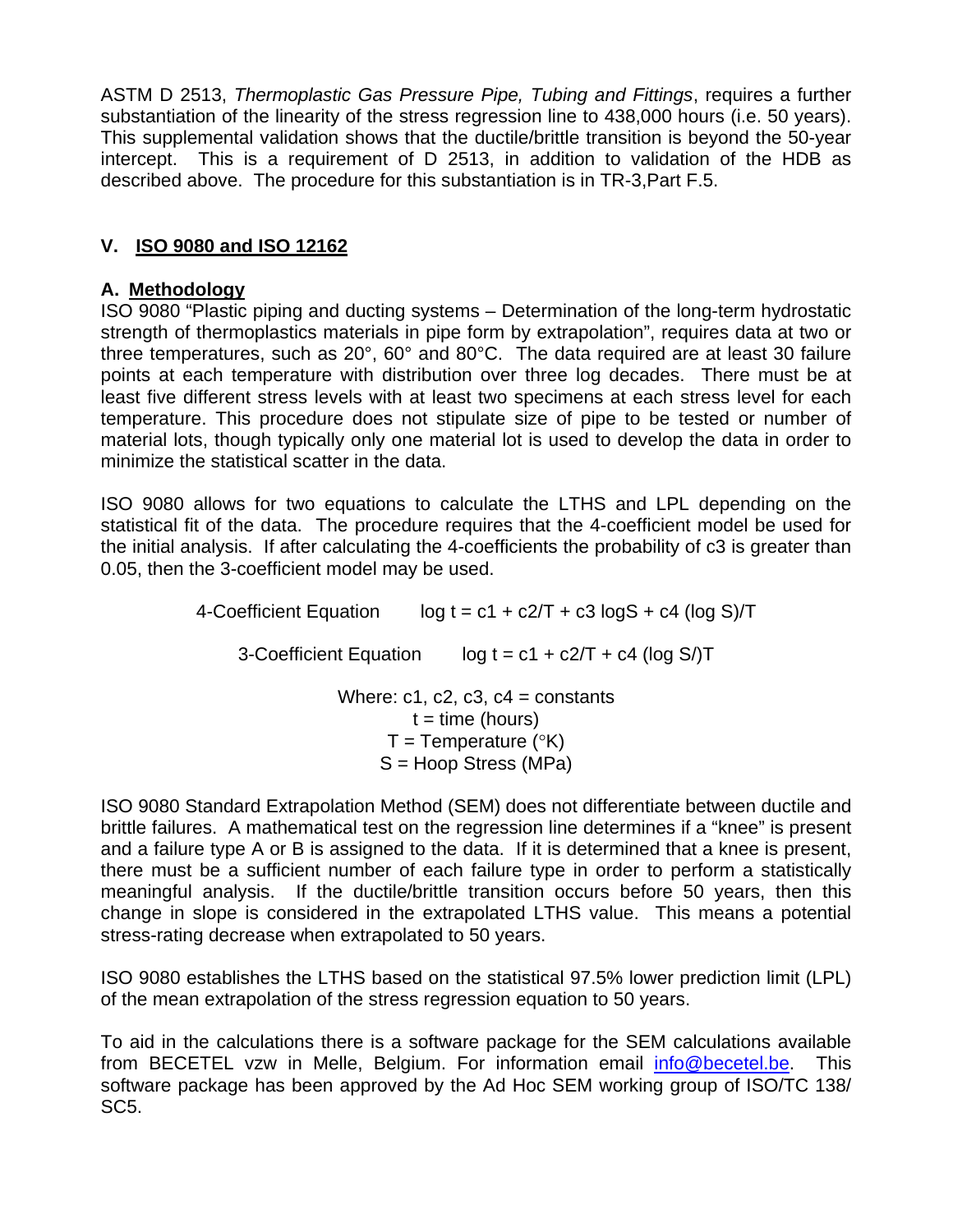## **B. MRS/CRS**

The Minimum Required Strength (MRS) is derived from ISO 12162 "Thermoplastic materials for pipe and fittings for pressure applications – Classifications and designations – Overall service (design) coefficient". This standard establishes the MRS category stress ranges. The 97.5 % LPL long-term hydrostatic strength (LTHS) derived from ISO 9080 is categorized, like in ASTM D 2837,.to establish a MRS for the material. The regression line from the 20°C data is extrapolated to 50 years (438,000 hours). The stress at the 50-year intercept is the mean LTHS for the material, as illustrated in Figure 6.





## **VI. Summary**

Two recognized methods are used to determine the long-term hydrostatic strength of thermoplastic materials – ASTM D 2837 (HDB) and ISO 9080 (MRS). Both methods use data from sustained hydrostatic pressure tests of pipe specimens, but the extrapolation protocols are slightly different. However, for a given material, the actual long-term performance under an internal pressure and temperature will be the same regardless of the method used to forecast the LTHS.

HDB or MRS values are only a basis and must be used in conjunction with the appropriate de-rating factors to determine allowable pressure ratings based on plastic pipe dimensions and a safety factor appropriate for the piping application. In general, service design factors (DF) are used with the HDB, and service design coefficients (C) are used with MRS. Information on design factors and design coefficients can be found in PPI document TR-9 "Recommended Design Factors and Design Coefficients for Thermoplastic Pressure Pipe".